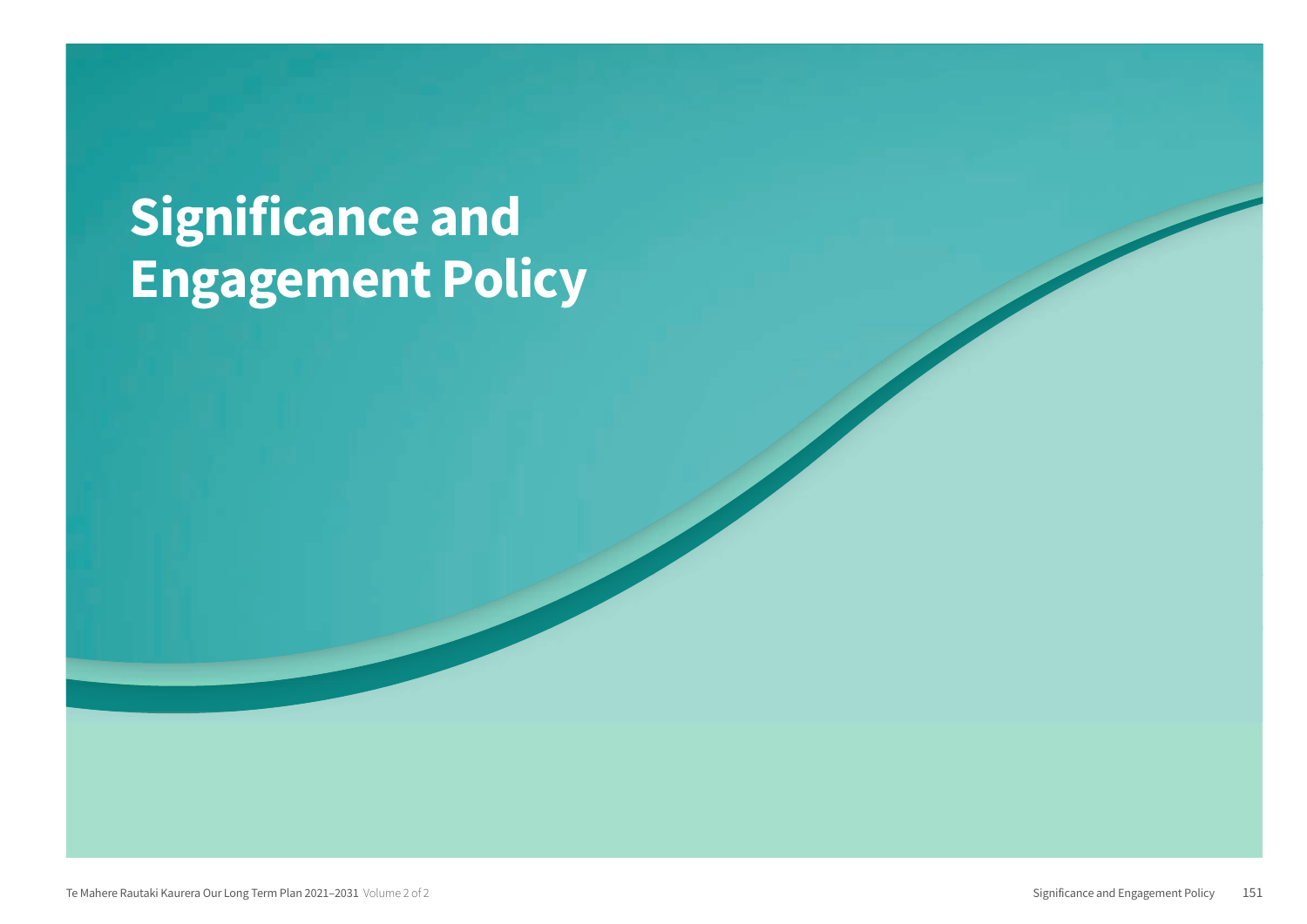#### **Significance and Engagement Policy**

November 2019

#### **Policy Statement**

The Council seeks meaningful exchange with the community through engagement on local decision-making. Genuine engagement will be encouraged in a manner that is consistent with the significance of the issue, proposal or decision, is transparent and clearly communicated.

Under the Local Government Act 2002 Amendment Act 2014 (LGA), Councils are required to develop a policy on significance and engagement. The intent of this is to give greater clarity and certainty to the community about how and when it can expect to be engaged. Refer to Appendix 1 for definitions.

#### **Principles**

This policy is guided by the following principles:

- Decision-makers are well informed, aware of and take into account the community's views.
- The Council will use a consistent approach to establishing the significance of a matter requiring a decision.
- The level of engagement will be tailored to the level of significance for each issue, proposal or decision.
- Decision-making and engagement processes are transparent and clearly expressed.
- The community will have clarity on the range of engagement methods the Council may use relative to the significance of a matter.
- Engagement is proactive, inclusive, accessible, a two-way dialogue, and people are aware of and understand the final decisions taken.

#### **General Approach to Determining Significance and Level of Engagement**

The Council will follow a three-step process to inform decision-making:

- 1. Determine significance the Council will use agreed criteria to decide if a matter is of higher or lower significance.
- 2. Link level of significance to level of engagement the level of significance will link to a corresponding level of engagement to be undertaken.
- 3. Consider methods of engagement each level of engagement will have a range of methods that the Council is able to choose from to undertake the engagement required.

As well as the views of communities and affected and interested parties, there is a wide range of information sources, considerations and perspectives that informs the Council's decisions, including the requirements of Government policy, technical matters and the financial implications. Refer to Appendix 1 for legislative requirements and commitment to engaging with Maori.

#### The three steps

#### 1. Determine Sianificance

The Council is responsible for judging for itself how it achieves compliance with the decision making requirements of the LGA. This must be largely in proportion to the significance of the matters affected by decisions to be made. The Council will assess the importance of an issue, proposal or decision on the basis of its likely impact on the people expected to be most affected by or to have an interest in the matter, as well as the Council's capacity to perform its role, and the financial and other costs of doing so.

All of the following criteria will be considered when determining the level (low to high) of significance of an issue, proposal or decision. The greater the cumulative impact of the decision as assessed by these criteria, the more significant the issue, proposal or decision will be:

- Number of people affected and/or with an interest;
- Level of impact on those people affected;
- Level of community interest already apparent for the issue, proposal or decision; or the potential to generate community interest;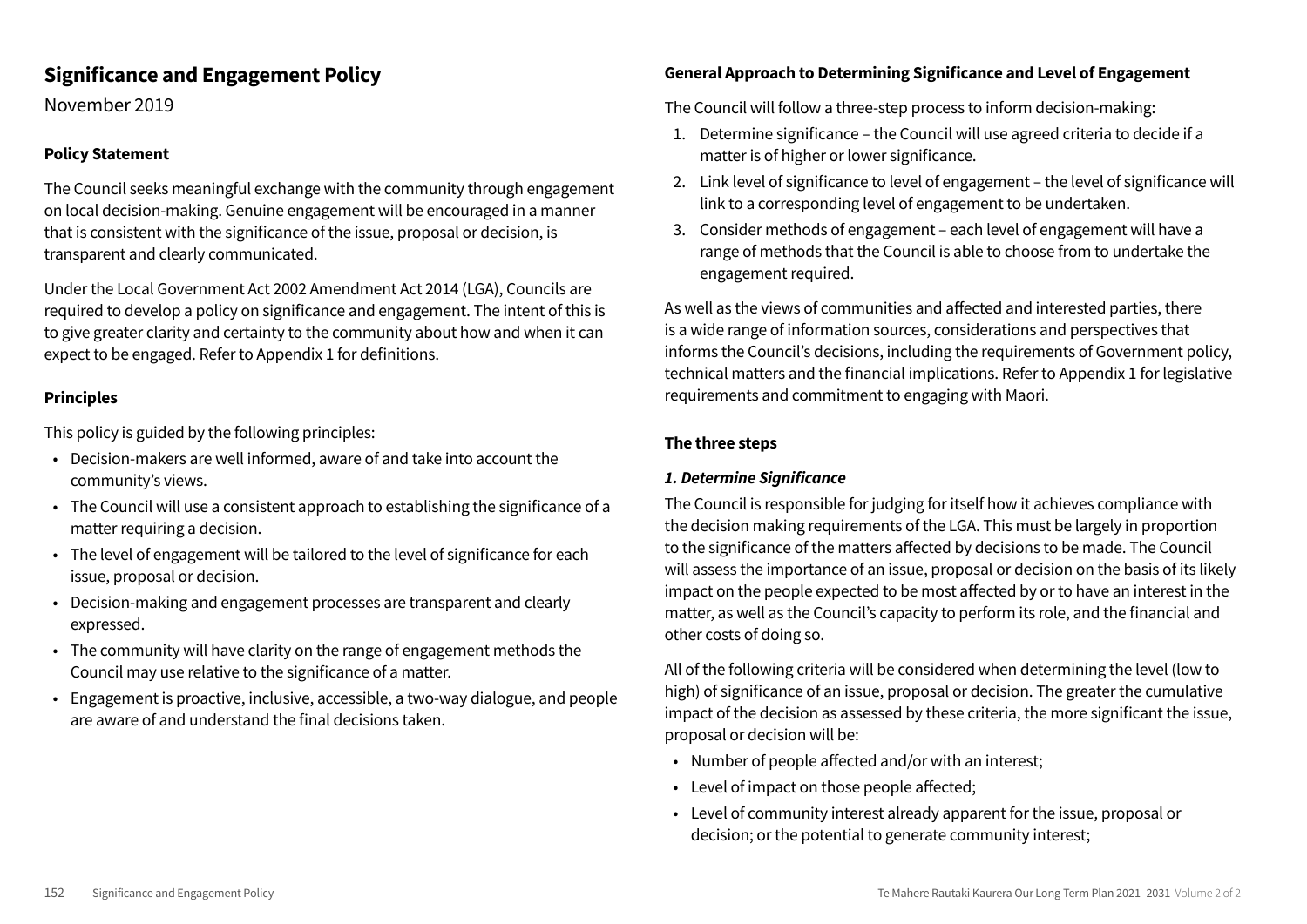- Level of impact on Māori, Māori culture and traditions;
- Likely impact and consequences on the current and future social, economic, environmental, or cultural well-being of the district or region;
- Possible costs/risks to the Council, ratepayers and wider community of carrying out the decision:
- Possible benefits/opportunities to the Council, ratepayers and wider community of carrying out the decision;
- Level of impact on the capacity of the Council to carry out its role and functions:
- Whether the impact of a decision can be easily reversed;
- Whether the ownership or function of a strategic asset(s) is affected.

Examples of decisions of low significance are:

- · Plans for a new or renewed playground in a suburban area (e.g. Seager Park new, Richmond Village Green - renewal);
- Upgrade of a reserve area (eg. Chester St East Reserve);
- Finalising Lyttelton's civic square design a decision delegated to the Community Board.

Examples of decisions of high significance are:

- Decision to introduce the three bin system for kerbside waste collection;
- . Plan to construct the ocean outfall waste water pipeline:
- Decision to create a social housing entity as a means to benefit from the Government's income related rents scheme

#### **Urgency and Confidentiality**

Sometimes the nature and circumstances of a decision to be made may not allow the Council the opportunity to engage or consult with the community. This could be where urgency is required or the matter is commercially sensitive. The health and safety of people or the immediate need to protect property are reasons for making urgent decisions, as well as to avoid the loss of opportunities that may contribute to achieving the Council's strategic objectives. Confidential decisionmaking may be required when engagement is likely to considerably increase the cost of a commercial transaction to the Council

In these situations, the Council will either not engage at all, or tailor its engagement to suit the circumstances in which the decision is to be made.

In the period covered by the Canterbury Earthquake Recovery Act a number of decisions are being made by Central Government. For many of these decisions the Central Government processes do not allow time for the Council to engage with the community, when in other circumstances it would choose to do so.

#### 2. Link level of significance to level of engagement

The significance of the issue, proposal or decision will influence how much time, money and effort the Council will invest in exploring and evaluating options and obtaining the views of affected and interested parties. In linking the level of significance to the level of engagement it is important to find the right balance between the costs of engagement and the value it can add to decision-making.

The Council will consider the extent of community engagement that is necessary to understand the community's view before a particular decision is made and the form of engagement that might be required. This also includes the degree to which engagement is able to influence the decision and therefore the value of investing in engagement (e.g. if there is only one or very limited viable options such as a specific change required by new legislation).

Using the International Association of Public Participation engagement spectrum (Appendix 2, Figure 1) as a basis, the method(s) of engagement adopted by the Council before it makes a decision may depend on whether or not:

- The matter is of low or no significance (e.g. technical and/or minor amendments to a bylaw or Council policy) and there may be a very small group of people affected by or with an interest in the decision;
- The matter is significant only to a relatively small group of people or is of low impact to many. They should be **informed** about the problem, alternatives, opportunities and/or solutions and/or **consulted** so that any concerns, alternatives and aspirations they have are understood and considered;
- The matter is significant not only to a small group of people particularly affected but also to a wider community that may have an interest in the decision to be made. They may be **informed**, consulted and/or involved to seek public input and feedback on analysis, alternatives and/or decisions.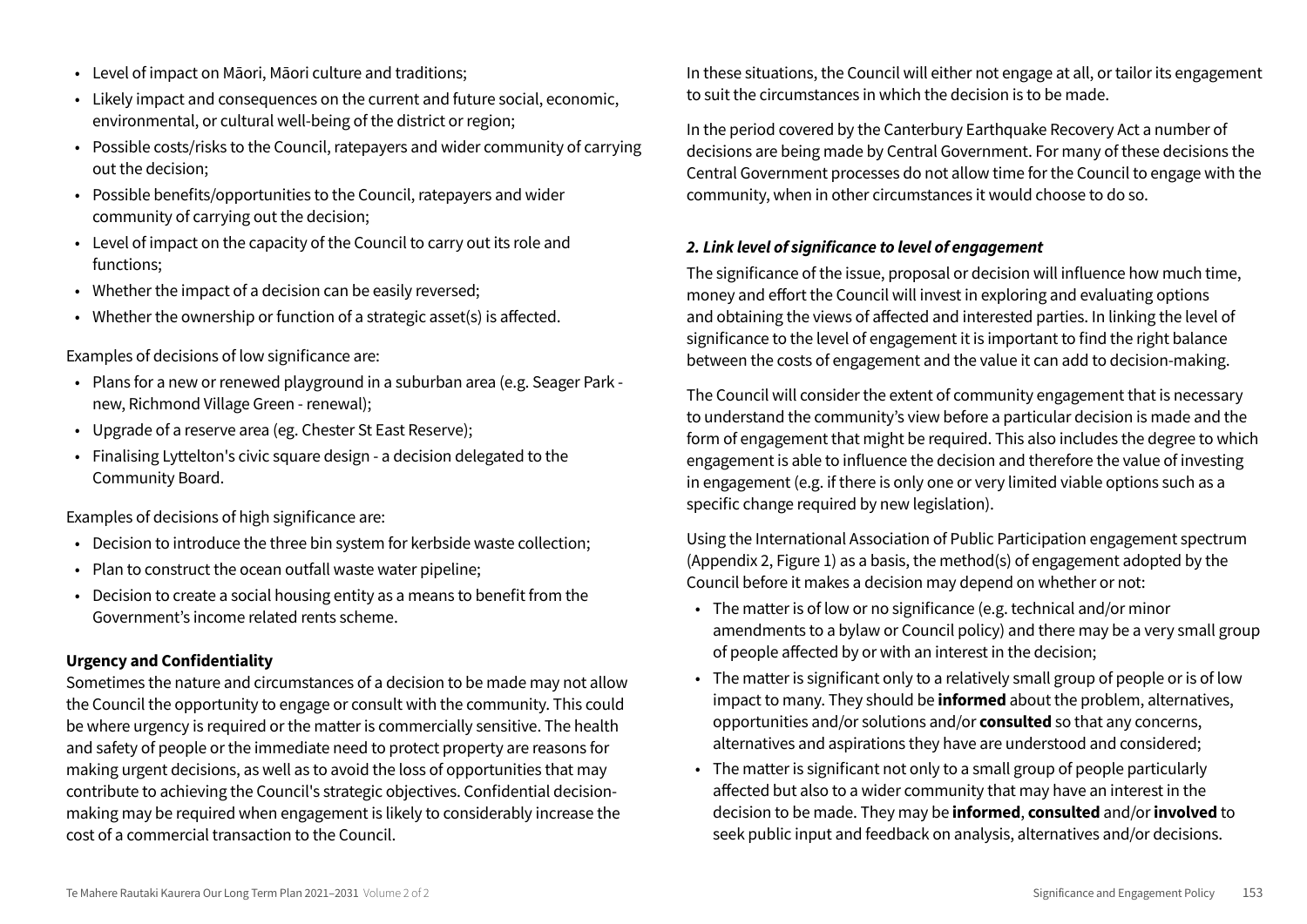For more significant matters, the Council may elect to **collaborate**, or partner, with a community in any aspect of a decision including the development of alternatives and the identification of preferred solutions. This is more likely to occur where there is a distinct group of affected or particularly interested people.

Depending on the level of significance and the nature of the issue, proposal or decision being made, by using a range of engagement methods communities may be **empowered** to participate in the decision-making process.

#### 3. Consider Methods of Engagement

There is a variety of ways in which the Council engages with the community. In this policy, the types of engagement described relate specifically to Council, Community Board and delegated decision-making. Once the level of significance of an issue, proposal or decision has been determined, the Council will consider the level and form of community engagement. Depending on the matter being considered and the stakeholders involved, the preferred method(s) or combination of engagement tools will be identified and applied to meet the goals of the specific engagement.

The Council will build on existing relationships and networks with individuals and communities, and look to extend the range of parties involved in the community engagement as appropriate.

The Council will consider engagement methods and tools relative to the level of significance. These will support communities' participation through an engagement spectrum approach, as set out in the table in Appendix 3, Table 1.

Differing levels and forms of engagement may be required during the varying phases of consideration and decision-making on an issue or proposal, and for different community groups or stakeholders. The Council will review the appropriateness and effectiveness of the engagement strategy and methods as the process proceeds.

There may be occasions in which the Council chooses to carry out engagement at a level higher than that indicated by the significance of the decision as part of its commitment to promote participatory democracy.

The Council will work to ensure the community is sufficiently informed to understand the issue(s) or proposal, options and impacts and has time to respond, so they are able to participate in engagement processes with confidence.

#### **Strategic Assets**

An important objective of the Council is to achieve or promote outcomes that it believes are important to the current or future well-being of the community. Achieving these outcomes may require the provision of roads, water, wastewater and stormwater collection as well as libraries, museums, reserves and other recreational facilities and community amenities.

Council-owned assets that provide these services are considered to be of strategic value and the Council has determined they need to be retained if its objective is to be met. These assets must be listed in the Council's Significance and Engagement policy. A decision to transfer the ownership or control of a strategic asset cannot be made unless it is explicitly provided for in the Council's Long Term Plan (LTP) and the public is consulted through the Special Consultative Procedure (SCP).

Other assets considered by the Council to be strategic or deemed to be so by the LGA include its shareholding in Christchurch City Holdings Ltd (CCHL) and, through CCHL, Lyttelton Port Company, Christchurch International Airport Ltd and Orion NZ Ltd. Although the Council's statutory responsibility is to exercise its powers wholly or principally for thebenefit of its district, it nevertheless recognises that decisions on respect of these assets in particular might have a strategic value to the Canterbury region as well.

The Council's strategic assets are set out in Schedule 1 to this policy.

The list of strategic assets in this policy will be updated as required following any changesto the Annual Plan or LTP.

Approval Date: 23 July 2015 Approval Date: 27 November 2014 Approval Date: 20 June 2017 Approval Date: 14 November 2019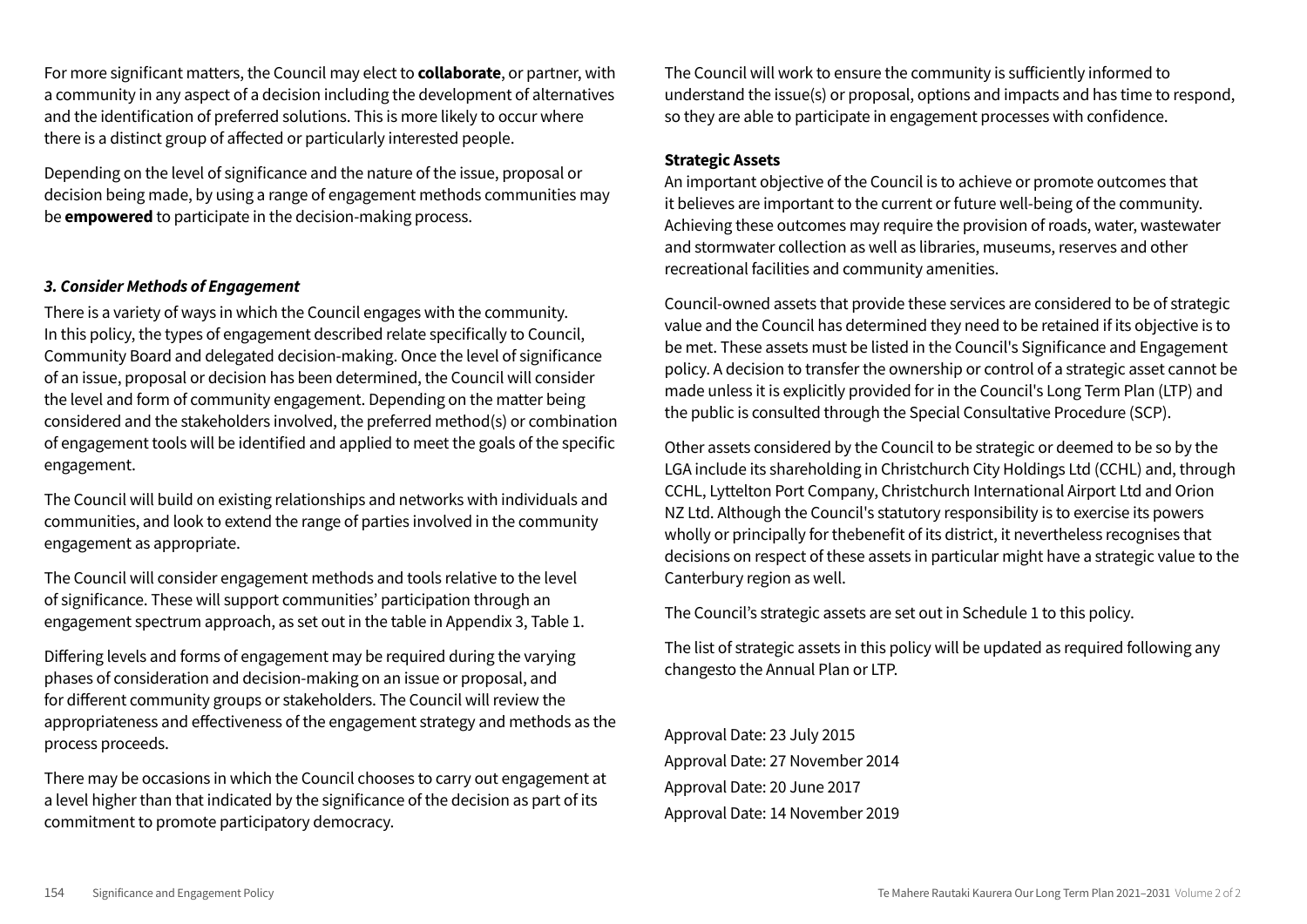#### **Appendix 1:**

Supporting and contextual information

#### **Definitions**

#### Community:

A community, for the purposes of this policy, is a group of people with shared or common interest, identity, experience or values. For example, cultural, social, environmental, business, financial, neighbourhood, political or spatial groups. The community refers to the people that make up the diverse communities that live in Christchurch.

#### Consultation:

A subset of engagement; a formal process where people can present their views to the Council on a specific decision or matter that is proposed and made public. (The Council must consult in ways that meet the consultation principles in the Local Government Act 2002 LGA, section 82 (1) and any other legislation relevant to the decision or matter proposed.)

#### Decisions:

Refers to all the decisions made by or on behalf of the Council including those made by officers under delegation.

#### Engagement:

Is a term used to describe the process of establishing relationships, and seeking information from the community to inform and assist decision making. Engagement is an important part of participatory democracy within which there is a continuum of community involvement.

#### Significance:

The degree of importance of the issue, proposal, decision, or matter, as assessed by the Council, in terms of its likely impact on, and likely consequences for; the current and future social, economic, environmental, or cultural well-being of the district or region; any persons who are likely to be particularly affected by, or interested in the matter; the capacity of the local authority to perform its role, and the financial and other costs of doing so (as described by the LGA).

#### Sianificant:

Any issue, proposal, decision, or other matter is 'significant' if it has a high degree of significance (as described by the LGA)

#### **Special Consultative Procedure (SCP):**

A formal consultation process prescribed in section 83 of the LGA that must be used to consult on certain matters and can be chosen by the Council to consult on other matters as considered appropriate

#### **Strategic Asset:**

An asset or group of assets that the local authority needs to retain if the local authority is to maintain the local authority's capacity to achieve or promote any outcome that the local authority determines to be important to the current or future well-being of the community (as described by the LGA).

#### **Legislative considerations**

Many of the decisions made by the Council will be made under legislation that prescribes the consultation and decision-making procedures required. This includes the procedures to be used for public notification, considering submissions and making decisions. Examples of such legislation are the Resource Management Act 1991, the Biosecurity Act 1993, the Civil Defence Emergency Management Act 2002, or the Land Transport Act 1998.

Even if a decision is clearly a significant one, this policy does not apply to the requirements for decision- making prescribed in any other enactments, such as the Resource Management Act 1991 and the Biosecurity Act 1993 on the following matters:

- resource consents or other permissions
- · submissions on plans
- decisions required when following the procedures set out in Schedule 1 of the RMA
- references to the Environment Court
- · decisions about enforcement under various legislation including bylaws (unless these are specifically included in this policy).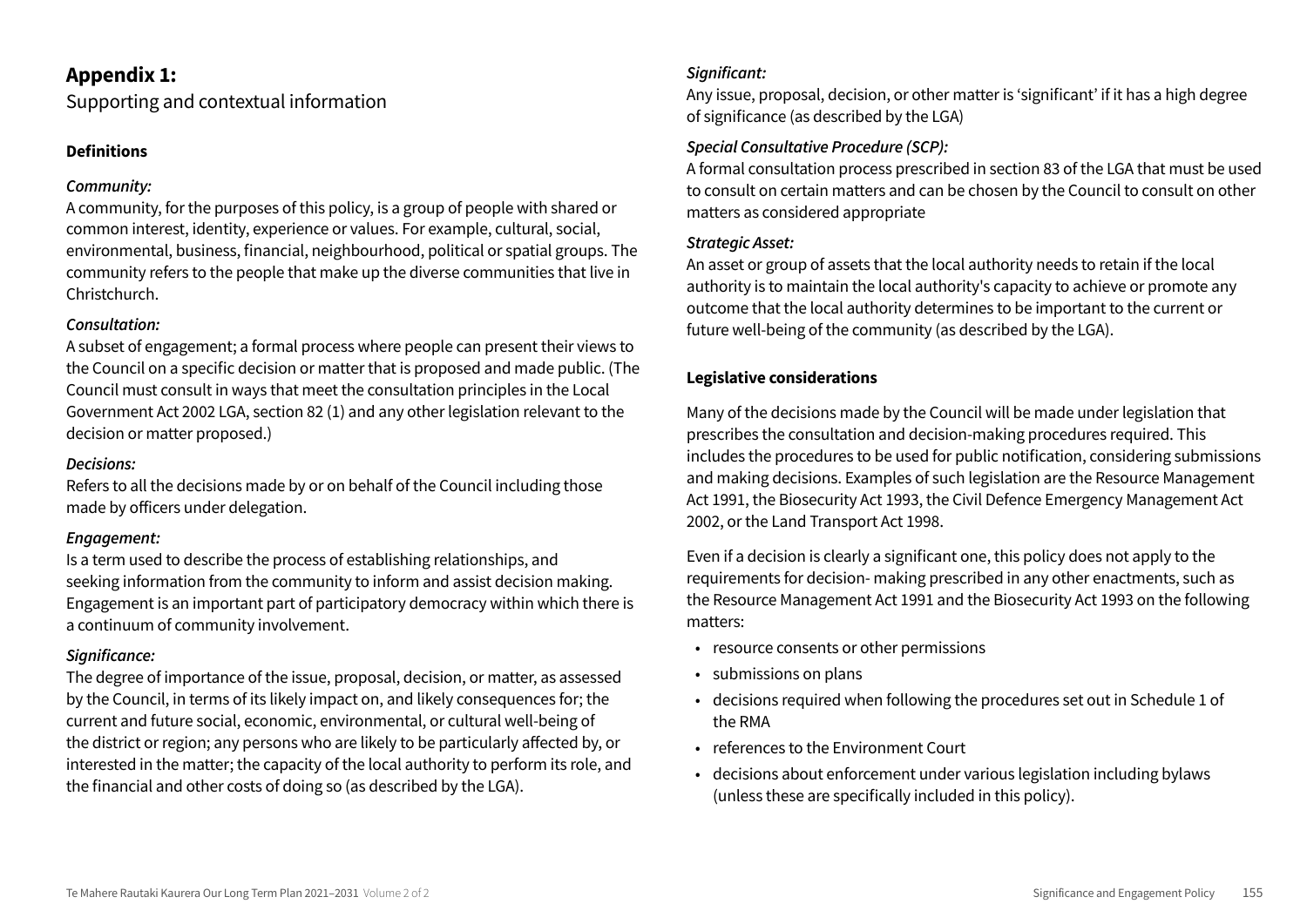There is a number of decisions that can only be made if they are explicitly provided for in the Council's LTP as set out by the LGA 2002 Amendment Act 2014. These are:

- to alter significantly the intended level of service provision for any significant activity undertaken by or on behalf of the Council, including a decision to commence or cease any such activity;
- to transfer the ownership or control of a strategic asset to or from the Council.

In addition, the Council is required to use the SCP set out in section 83 of the LGA in order to adopt or amend a LTP. If the Council is carrying out consultation in relation to an amendment to its LTP at the same time as, or combined with, consultation on an Annual Plan, the SCP must be used for both matters.

There may be other situations where the Council deems it appropriate to use a SCP.

#### **Engaging with Māori**

The LGA provides principles and requirements that are intended to facilitate participation by Māori in local authority decision-making processes. The Council must act in accordance with the principle that it should provide opportunities for Māori to contribute to its decision-making processes.

If the Council is proposing to make a significant decision in relation to land or a body of water, it will take into account the relationship of Māori and their culture and traditions with their ancestral land, water, sites, waahi tapu, valued flora and fauna, and other taonga.

The Council's goal for engagement with Māori is for strengthened and ongoing partnerships. This aims to ensure the Council receives appropriate information, advice and understanding about the potential implications and/or effects of proposals on tangata whenua values.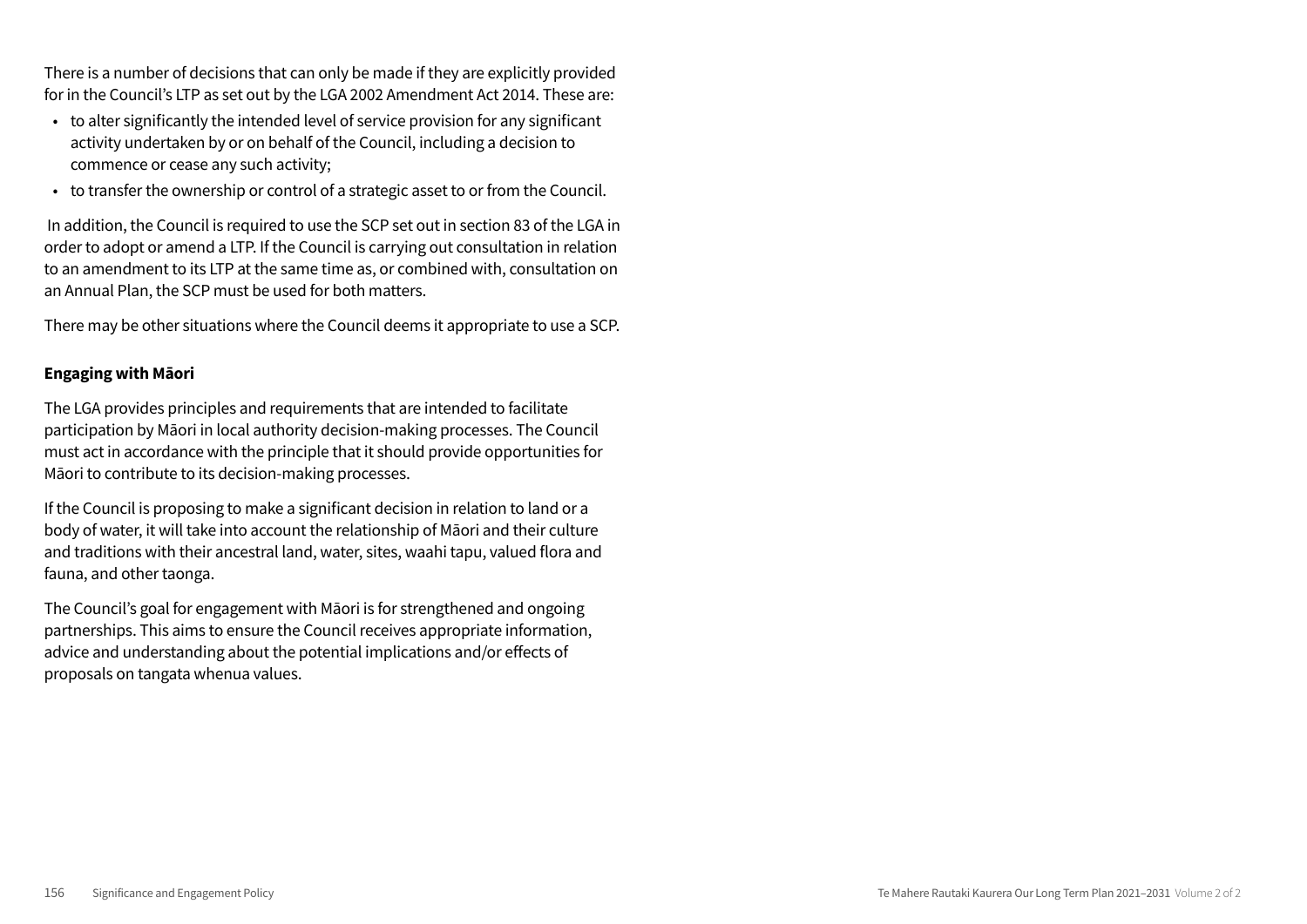Inform

## IAP2 Spectrum of **Public Participation**

**Consult** 



#### Increasing Level of Public Impact

#### Public Participation Goal

To provide the public feedback with balanced and objective information to decisions. assist them in understanding the problem, alternatives,

opportunities, and/

or solutions.

To obtain public To work directly with the public on analysis, throughout alternatives, and/or the process to ensure that public concerns and aspirations are consistently understood and considered.

Involve

To partner with the public in each aspect of the decision including the development of alternatives and the identification of the preferred solution.

Collaborate

To place final decision-making in the hands of the public.

**Empower**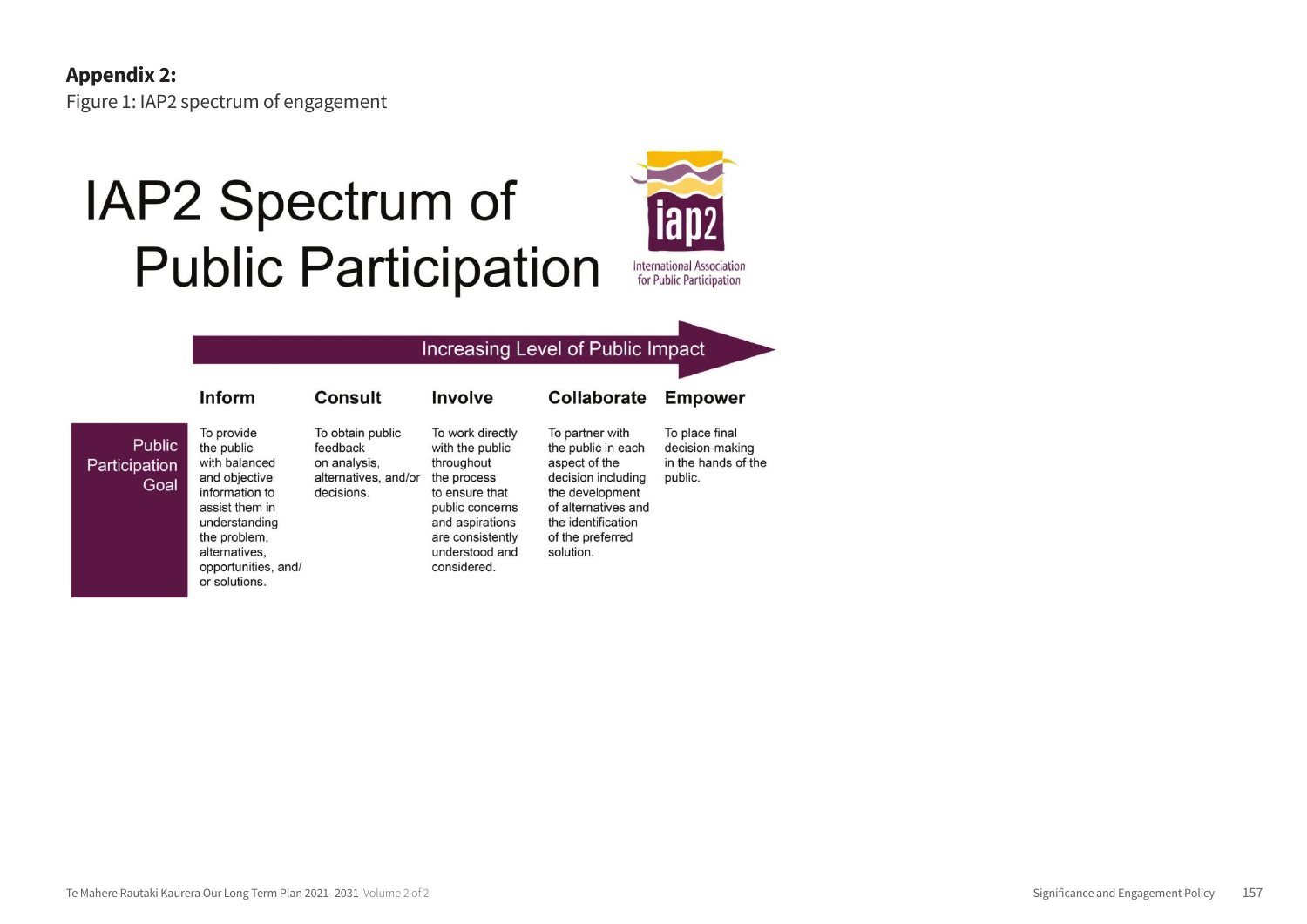### **Appendix 3:**

Table 1: Examples of Engagement Activities (Adapted from IAP2 spectrum of engagement)

| <b>Engagement Level</b>                                                                                                                     | <b>Inform</b>                                                                                                                                                              | <b>Consult</b>                                                                                                                                                                | <b>Involve</b>                                                                                                                                                       | <b>Collaborate</b>                                                                                                                                                                  | <b>Empower</b>                                                                                                                                                                                                                                                  |
|---------------------------------------------------------------------------------------------------------------------------------------------|----------------------------------------------------------------------------------------------------------------------------------------------------------------------------|-------------------------------------------------------------------------------------------------------------------------------------------------------------------------------|----------------------------------------------------------------------------------------------------------------------------------------------------------------------|-------------------------------------------------------------------------------------------------------------------------------------------------------------------------------------|-----------------------------------------------------------------------------------------------------------------------------------------------------------------------------------------------------------------------------------------------------------------|
| <b>What does it involve?</b>                                                                                                                | To provide the public with<br>balanced and objective<br>information to assist<br>them in understanding<br>the problem, alternatives,<br>opportunities and/or<br>solutions. | To obtain public feedback<br>on analysis, alternatives<br>and/or decisions.                                                                                                   | To work directly with<br>the public throughout<br>the process to ensure<br>that public concerns<br>and aspirations are<br>consistently understood<br>and considered. | To partner with the<br>public in each aspect of<br>the decision including<br>the development of<br>alternatives and the<br>identification of the<br>preferred solution.             | To place final decision<br>making is in the hands of<br>the public.                                                                                                                                                                                             |
| <b>Examples of the tools</b><br><b>Council might use</b><br>(Note: These tools<br>may be applicable<br>across many levels of<br>engagement) | Email newsletter to local<br>communities and networks<br>Information flyers to<br>neighbourhoods<br>Public notices/info in<br>Community newspapers,<br>website             | Formal submissions and<br>hearings or the Special<br><b>Consultative Procedure</b><br>Focus groups<br>Community meetings<br>Online opportunities to<br>submit ideas/ feedback | Workshops Focus/<br>stakeholder groups'<br>meetings<br>Public meetings, drop-in<br>sessions<br>Online surveys/ forums                                                | External working groups<br>(involving community<br>experts)<br><b>Community Advisory</b><br>Groups (involving<br>community<br>representatives)<br><b>Forums</b>                     | Binding referendum<br>Local body elections<br>Delegation of some<br>decision-making to a<br>community                                                                                                                                                           |
| When the community<br>is likely to be involved                                                                                              | Once a decision is made<br>and is being implemented.                                                                                                                       | Once the Council has<br>determined an initial<br>preferred position it would<br>endeavor to provide the<br>community with sufficient<br>time to participate and<br>respond.   | The community or specific<br>communities could be<br>engaged throughout the<br>process, or at specific<br>stages of the process as<br>appropriate.                   | The community or specific<br>communities will be<br>engaged from the outset,<br>including the development<br>of alternatives to the<br>identification of the<br>preferred solution. | The community or<br>communities will be<br>engaged throughout<br>the process to ensure<br>ownership of the<br>development of<br>alternatives, identification<br>of the preferred solution(s)<br>and delegated decision-<br>making on the preferred<br>solution. |